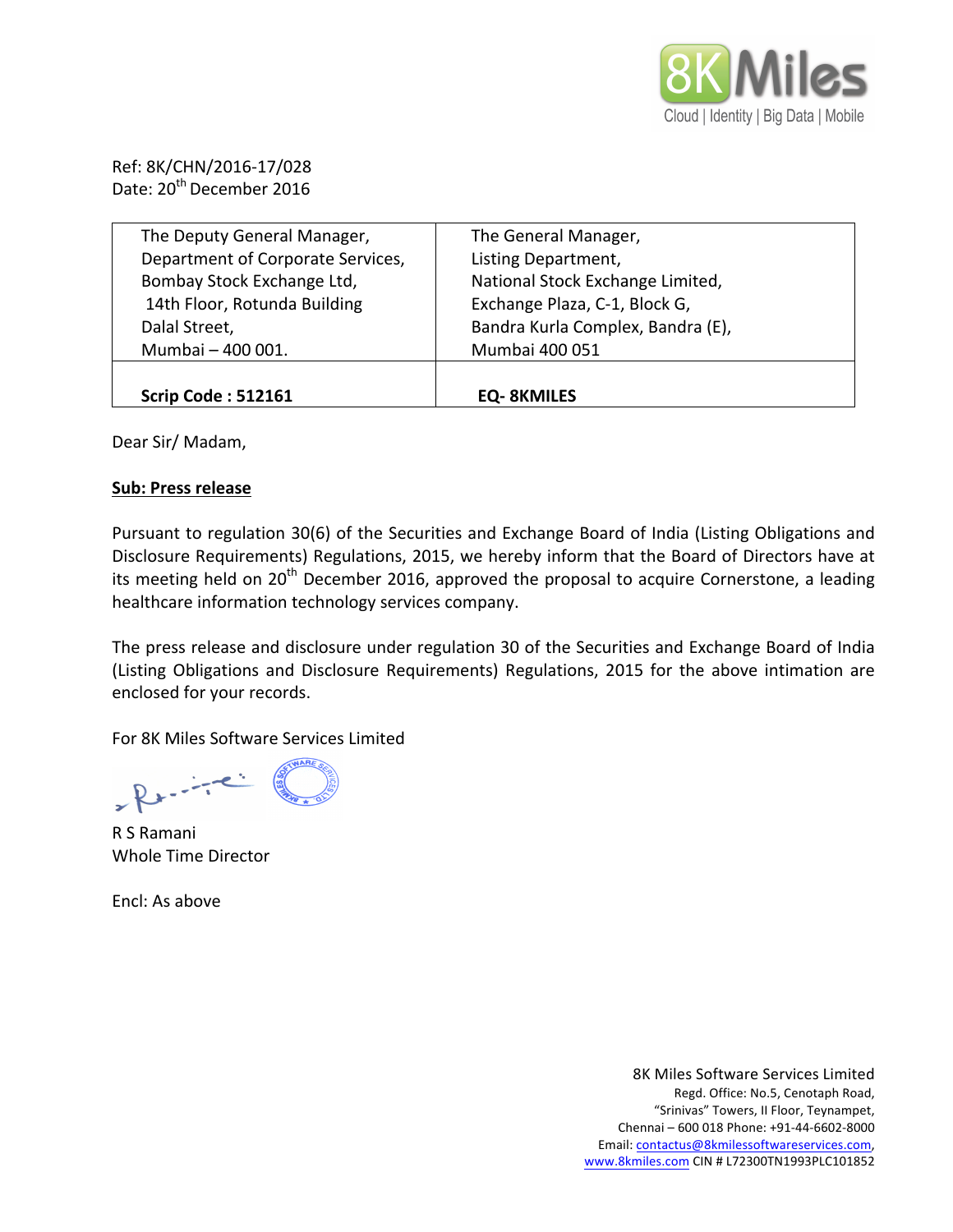

20<sup>th</sup> December 2016

**Press Release**

## **8K Miles Software Services to acquire Cornerstone Advisors Group - US Healthcare Information Technology Company**

**CHENNAI**, December 20, 2016 -- 8K Miles Software Services, Ltd. ("8K Miles", "Company"), the leading provider of Secure Cloud Managed Services for highly regulated industries and Enterprise IT Business Transformation solutions -- announced today that the Company's US-subsidiary **8K Miles Software Services, Inc.** has entered into a definitive Agreement ("Agreement") to acquire **Cornerstone Advisors Group, LLC.** ("Cornerstone"), a leading US Healthcare Information Technology company, for \$10,250,000 (Ten Million Two Hundred Fifty Thousand US Dollars) inclusive of earnout payments as a combination of cash and stock from the 8K Miles US-subsidiary. This acquisition is subject to customary closing conditions and is expected to close in quarter ending March 31, 2017.

Cornerstone Advisors Group, LLC is a privately held firm based in Georgetown, Connecticut. Cornerstone Advisors Group provides executive level Information Technology Advisory, Consulting, and Implementation services to the healthcare provider industry. Cornerstone partners with every client in order to drive meaningful change, add value and maximize return on investment by delivering Company's Consulting and Technology Implementation Services to leading US Healthcare providers. Cornerstone's vast areas of expertise include: Population Health and ACO Enablement, Physician and Post-Acute Care Integration, EMR Selection and Implementation, Strategy Definition and Total Cost of Ownership Planning, Compliance, Change Management, and Value Realization.

Once completed, the acquisition of Cornerstone will further strengthen the 8K Miles position as a Partner, Consultant and Technology Solution Provider to Healthcare clients in the U.S. Cornerstone's Consulting and Advisory Services, which includes a broad range of assessment, planning, and management offerings to help IT, Clinical, and Executive Leadership of Healthcare clients to establish a shared agenda, align IT strategy with business and clinical objectives and to fully capitalize on the Organization's investment in technology. Such integrated CxO level relationships of Cornerstone with their clients coupled with 8K Miles' Digital and Cloud solutions in Healthcare vertical – is a step forward in providing business solutions to large clients on a Software-as-a-Service (SaaS) model. Cornerstone has an active base of nearly 50 of the industry's leading US healthcare delivery organizations.

Rente

8K Miles Software Services Limited Regd. Office: No.5, Cenotaph Road, "Srinivas" Towers, II Floor, Teynampet, Chennai - 600 018 Phone: +91-44-6602-8000 Email: contactus@8kmilessoftwareservices.com, www.8kmiles.com CIN # L72300TN1993PLC101852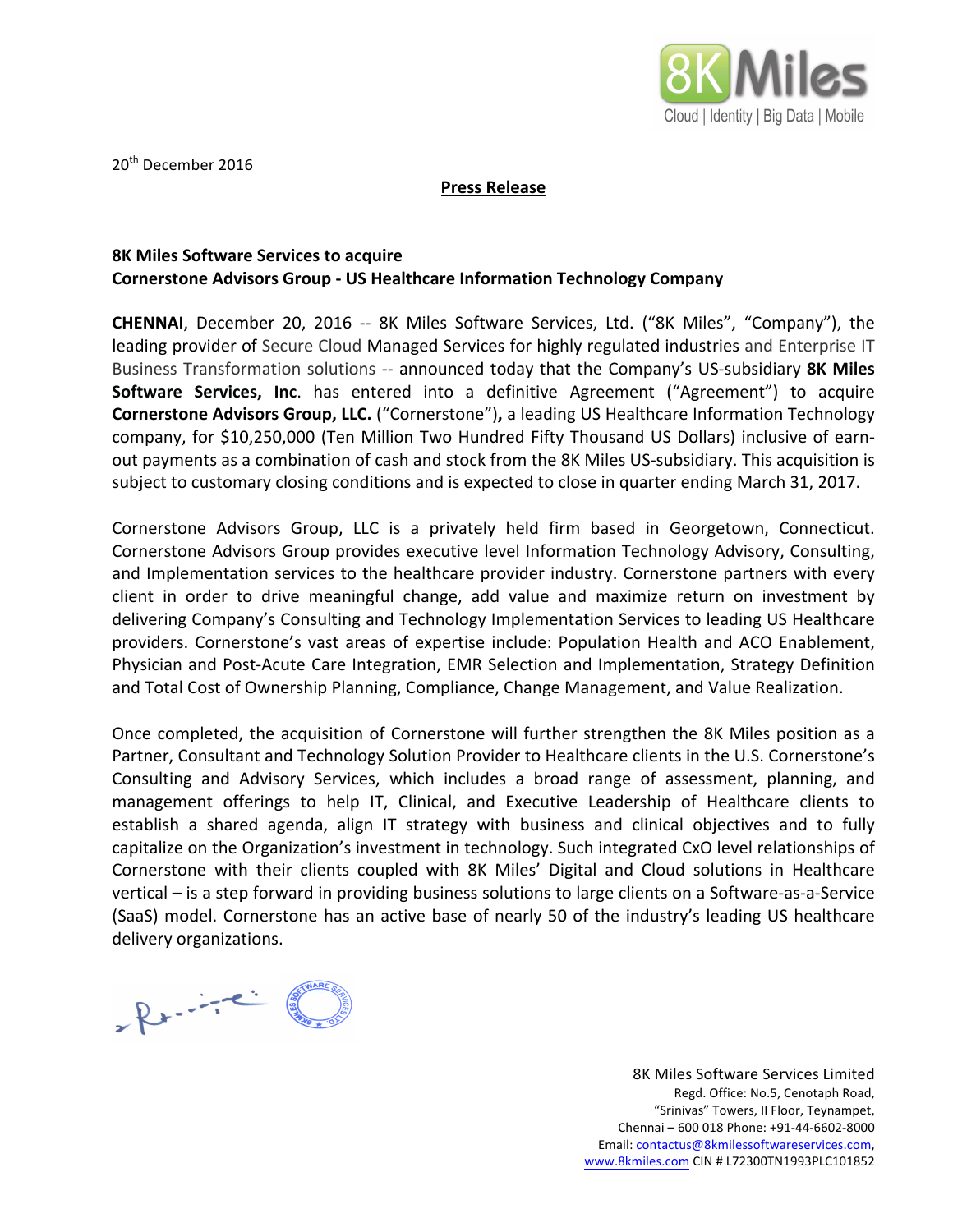

**Suresh Venkatachari**, Chairman & CEO of 8K Miles said, "With the acquisition of Cornerstone we will add more than 50 top healthcare experts, consultants and practice directors in the U.S. with deep domain knowledge in Healthcare Information Technology services. Our existing Cloud and Security platforms coupled with Cornerstone's management consulting, healthcare IT implementation and advisory services – would enhance 8K Miles compelling value proposition for diversified group of healthcare clients in the U.S. Also, this acquisition strengthens our position as a thought leader in Healthcare Information Technology services. We foresee significant opportunities (post integration) in cloud managed services, secured cloud solutions and strategy consulting to Executive Leaders in Healthcare vertical".

**Keith Ryan**, Founder and Managing Principal of Cornerstone Advisors Group, LLC. added, "We are extremely excited to join forces with 8K Miles. The synergistic opportunities between our respective organizations enable Cornerstone Advisors to expand our portfolio in meaningful ways ultimately driving value to our clients. 8K Miles' world-class, Cloud Managed Services and technology solutions blended with Cornerstone Advisors' Healthcare Information Technology Advisory and Implementation expertise -- will create a unique and comprehensive suite of services for the Healthcare Delivery market. Senior leadership and entire team of Cornerstone looks forward to solidifying this relationship and delivering extraordinary value to our collective Healthcare clients".

"This acquisition will strengthen 8K Miles in our continued effort of expanding healthcare practice in the U.S. We will be able to deliver 8K Miles Cloud Solutions to a large group of healthcare customers to assist them to optimize their EHRs effort, manage data effectively and to improve patient care by reducing healthcare costs." said Shibu Kizhakeveilayil, President of 8K Health Practices.

## About 8K Miles Software Services (www.8kmiles.com):

8K Miles Software Services is a leading Global IT Business Transformation, Secure Cloud Solutions and Managed Services Company based in the San Francisco Bay area and a publicly traded company listed on Indian Stock Exchanges (NSE and BSE). 8KMiles Software Services provides digital technology solutions – SMAC (Social, Mobile, Analytics and Cloud) for seamless connectivity between consumers, SMBs, large enterprises, healthcare providers and pharmaceutical companies secured with EzIAM<sup>™</sup> SaaS offering, CloudEzRx<sup>™</sup> solution for cloud automation and our patented MISP<sup>™</sup> platform for onboarding and accelerated Business Partner federations.

 $R + \frac{1}{2}$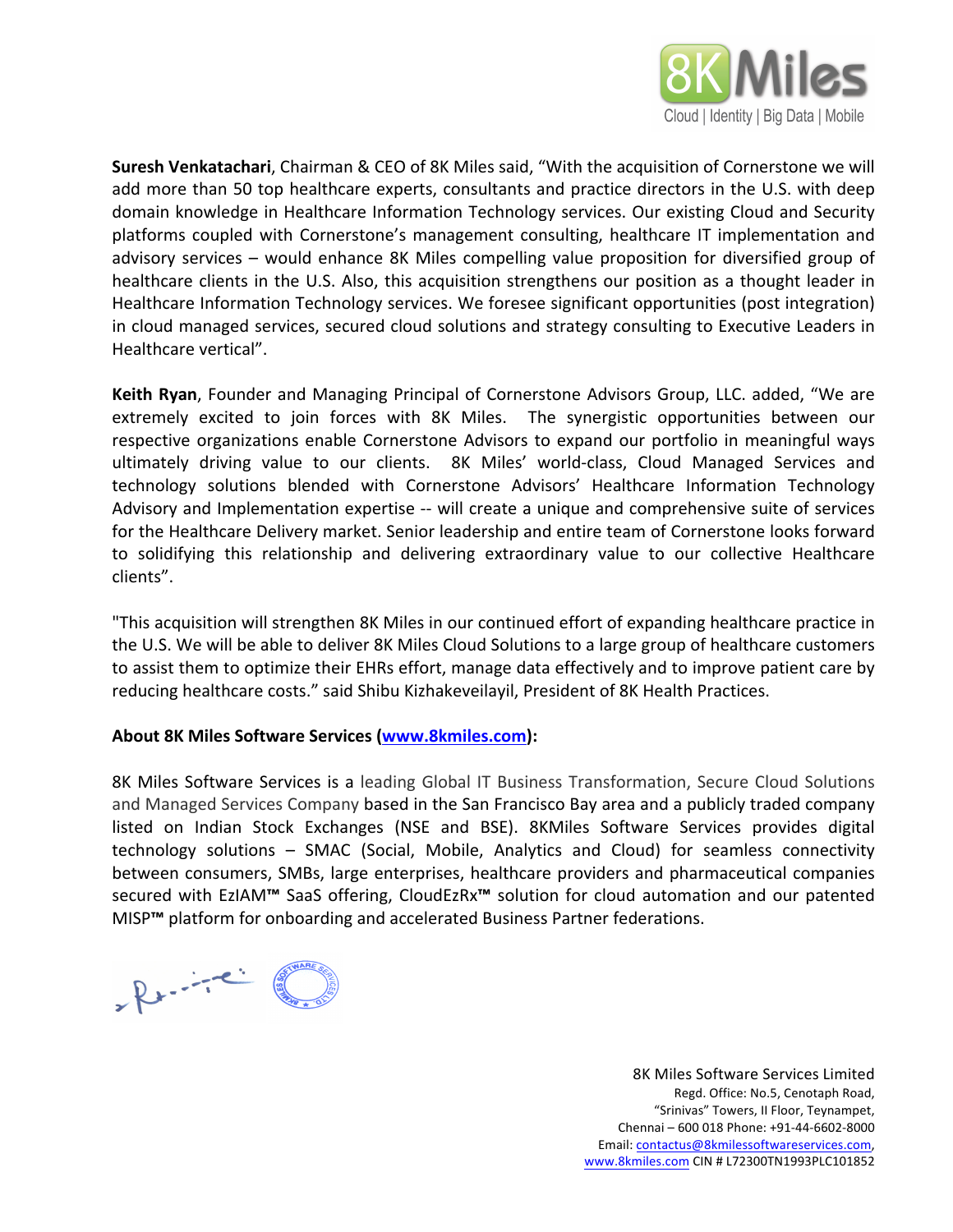

**About Cornerstone Advisors (**www.cornerstone-advisors.com**):**

Cornerstone Advisors Group is a privately held, national Health Information Technology professional services firm based in Georgetown, Connecticut. Cornerstone Advisors is dedicated to providing a higher-level of Information Technology Advisory Services and Implementation Expertise to the healthcare industry. Inspired by trusted relationships, Cornerstone Advisors partners with every client to drive change, add-value, and maximize the return of their Health Information Technology investment. 

For 8K Miles Software Services Limited

 $R$ 

R S Ramani Whole Time Director

8K Miles Software Services Limited Regd. Office: No.5, Cenotaph Road, "Srinivas" Towers, II Floor, Teynampet, Chennai - 600 018 Phone: +91-44-6602-8000 Email: contactus@8kmilessoftwareservices.com, www.8kmiles.com CIN # L72300TN1993PLC101852